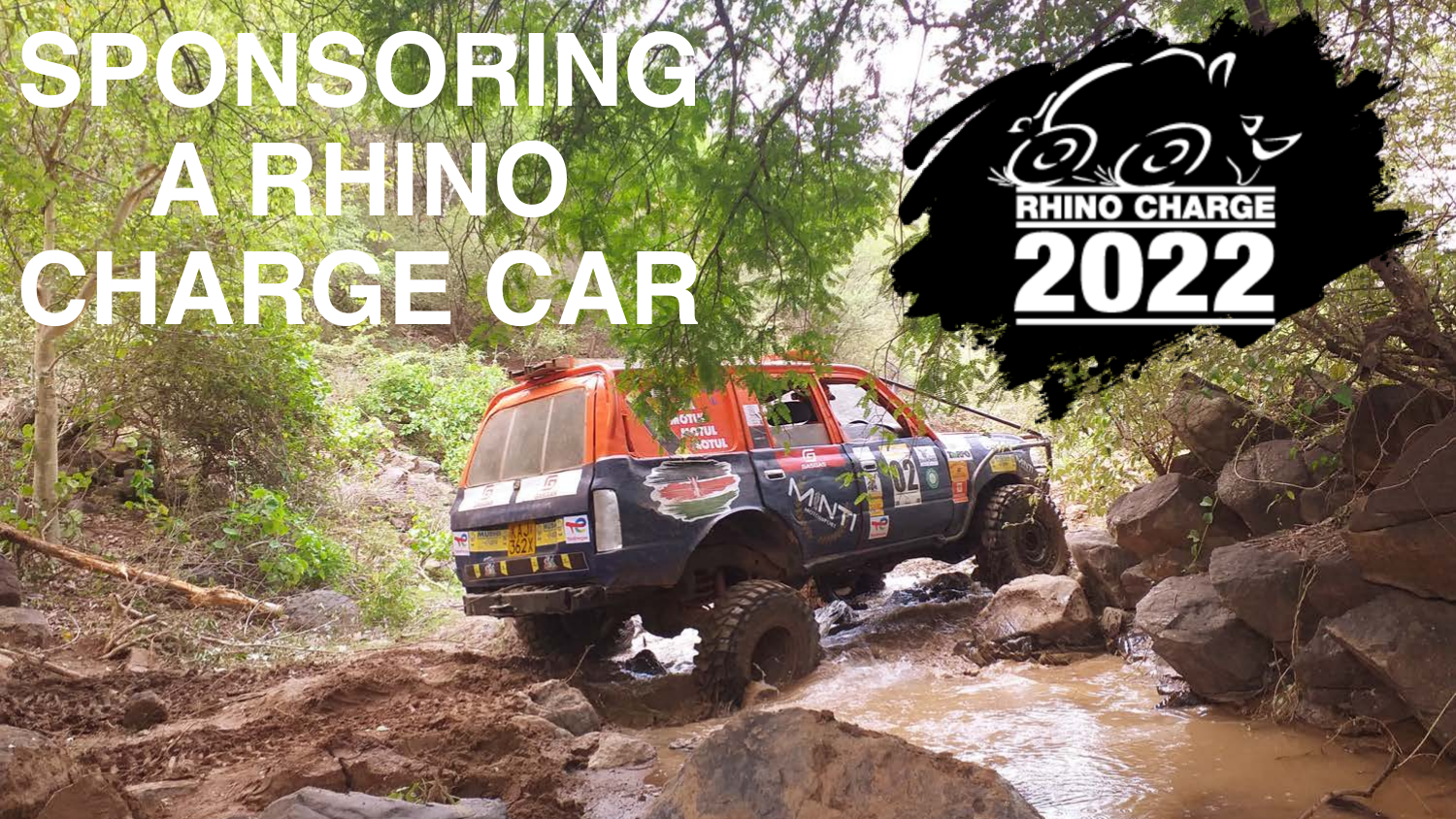#### This can be done in one of the following 4 ways, though please note:

Once payment has been made please ensure you share your payment confirmation details with the Car you have generously supported so they can track their teams' fundraising efforts and ensure you get the recognition you deserve.

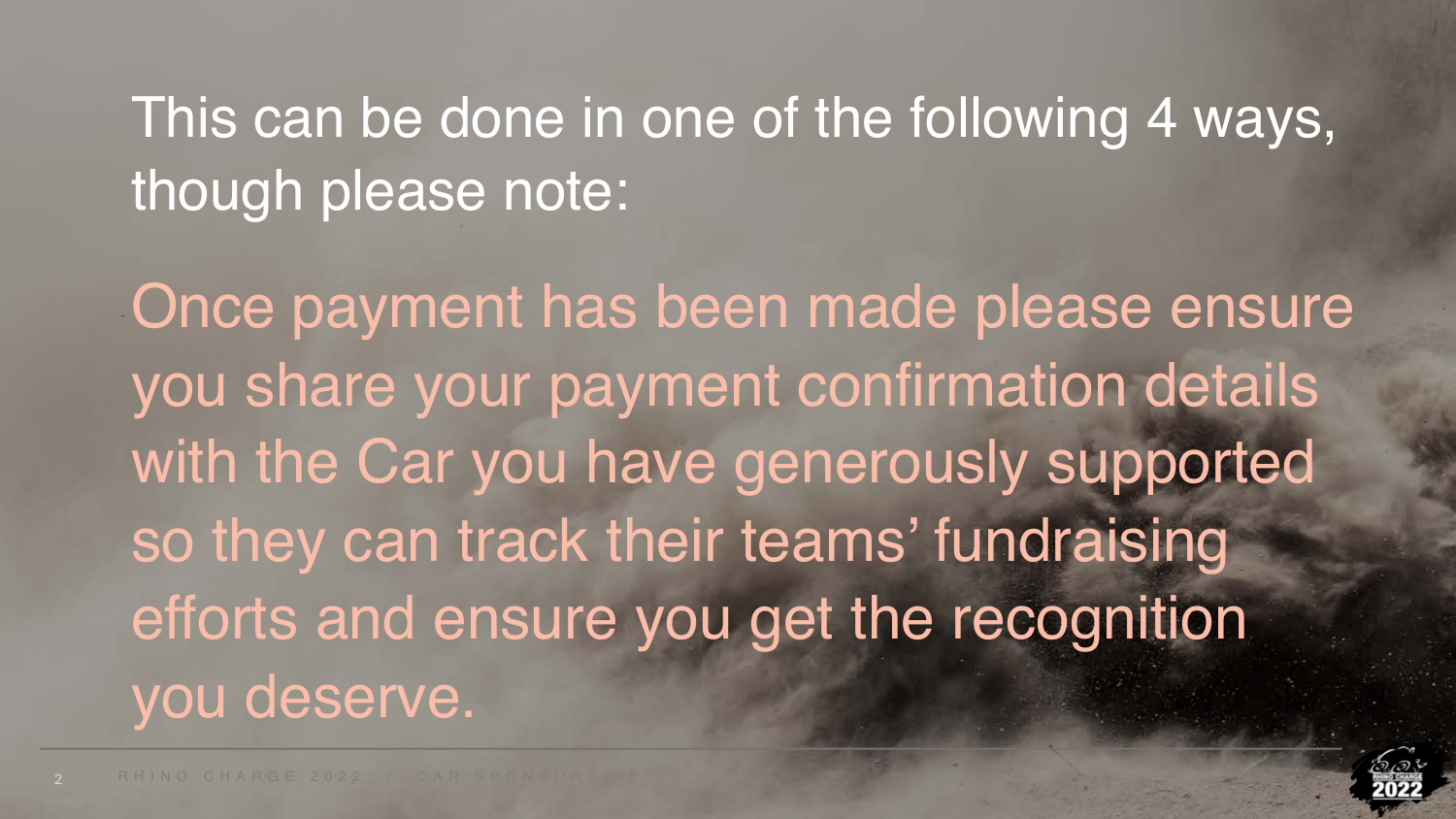# 1. MPESA

Mpesa payments must be done in the following way:

- **Safaricom**
- **Mpesa**
- Lipa na M-PESA
- Pay Bill
- Enter business no. 855995
- Account No. (**Car no. being sponsored e.g. CAR01**)
- Enter amount (minimum KES 2,000)

#### **MPESA PAYBILL ACCOUNT NUMBER FOR EACH TEAM IS "CAR" FOLLOWED BY THE CAR NUMBER, e.g. "CAR01"**

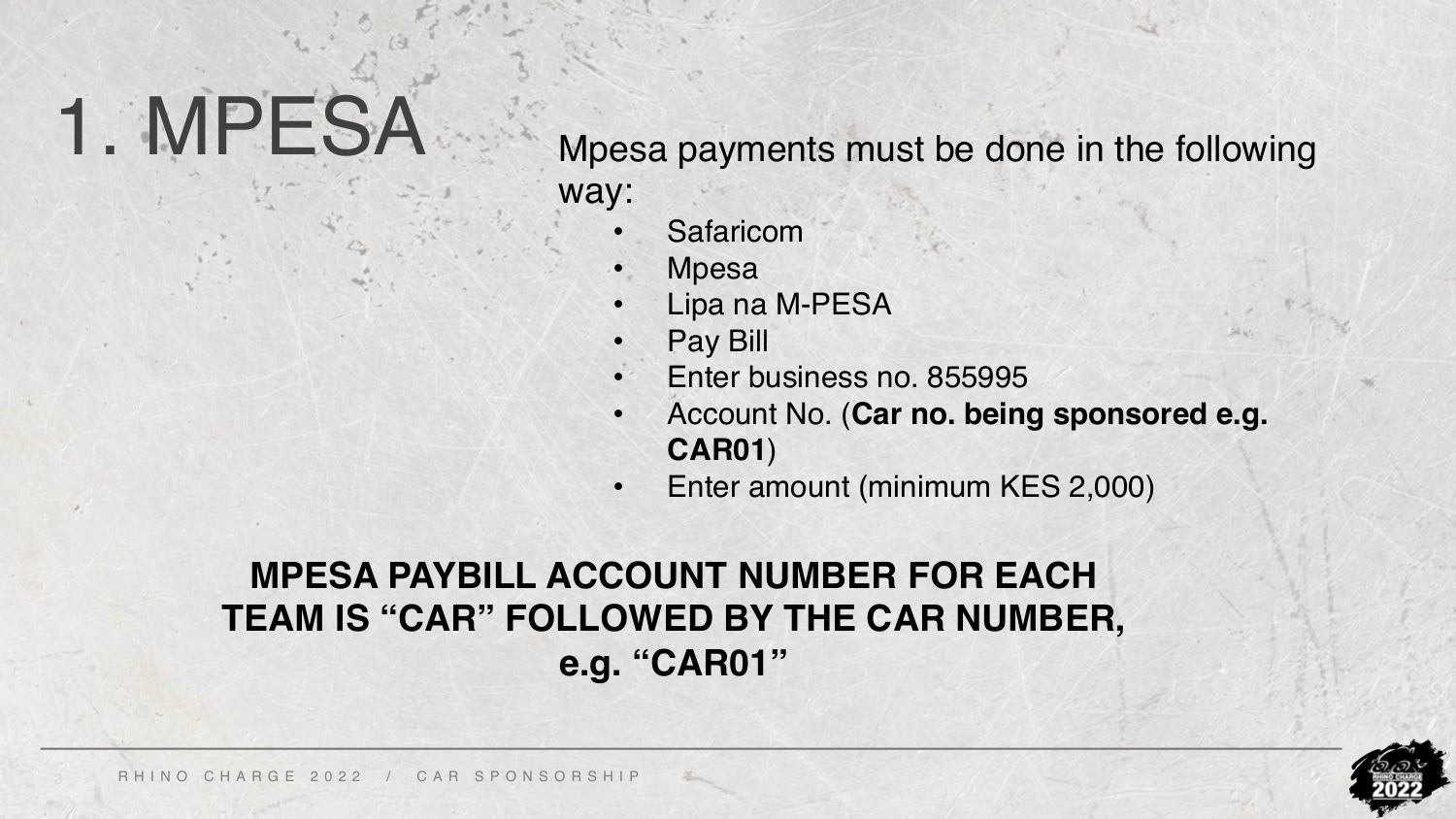# BANK TRANSFER

If you wish to make a donation by direct transfer to Rhino Ark's bank account, kindly contact us on: Email: [info@rhinoark.or.ke](mailto:info@rhinoark.or.ke), Telephone: +254 722 230 929

**Please include the relevant car number you are making payment for in the description for the transfer.**

## **CHEQUE**

Please ensure that all Cheques are made out to:

RHINO ARK KENYA CHARITABLE TRUST

) **When delivering a Cheque to Rhino Ark please ensure that the relevant car number is clearly stated on the envelope.**

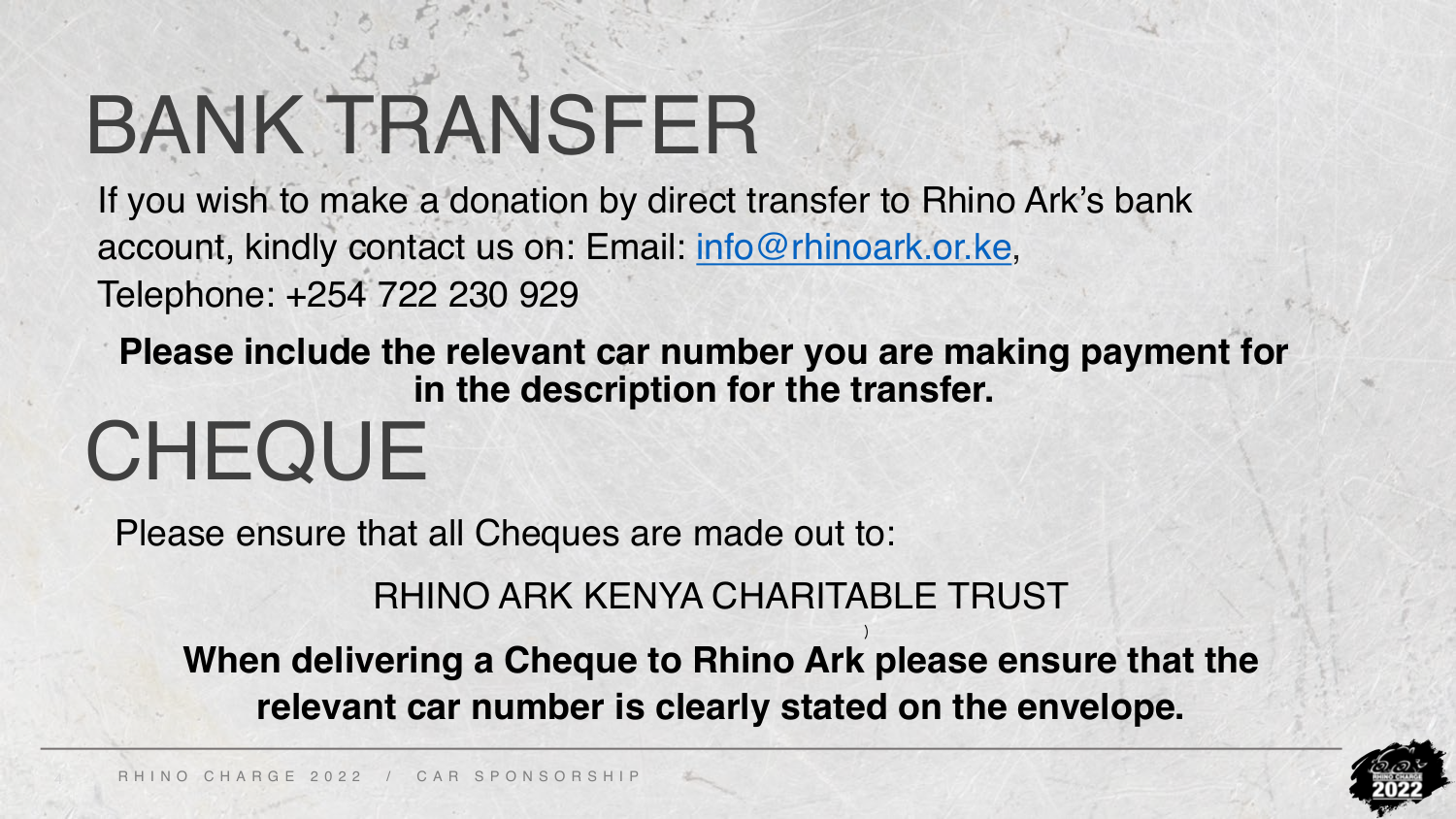# ONLINE GIVING

Many of the Teams have set themselves up with online giving pages, just follow the relevant links below to donate with ease.

| <b>CAR NUMBER</b><br><b>TEAM NAME</b> | <b>LINK</b>                                                       |
|---------------------------------------|-------------------------------------------------------------------|
| 1 Car No 1                            | https://www.justgiving.com/fundraising/car-no-1-rhino-charge-2022 |
| 2 KTM Cruisers                        | https://www.justgiving.com/fundraising/anne-troughton1            |
| 5 Team 5                              | http://www.justgiving.com/Car05                                   |
| 7 Low Rangers                         | https://www.justgiving.com/fundraising/lr2022                     |
| 9 Gumtree 4X4 Car 9                   | https://www.justgiving.com/fundraising/john-bowden2022            |
| 14 Team Chomz Car 14                  | http://www.justgiving.com/Teamchomz-2022                          |
| 15 Kifaru Kwanza                      | http://www.justgiving.com/Kifaru-Kwanza-Rhino-First3              |
| 16 Phoenix Rising                     | http://www.justgiving.com/Car16-PhoenixRising                     |
| 19 Bushbabes                          | https://www.justgiving.com/fundraising/bushbabes-car-19           |

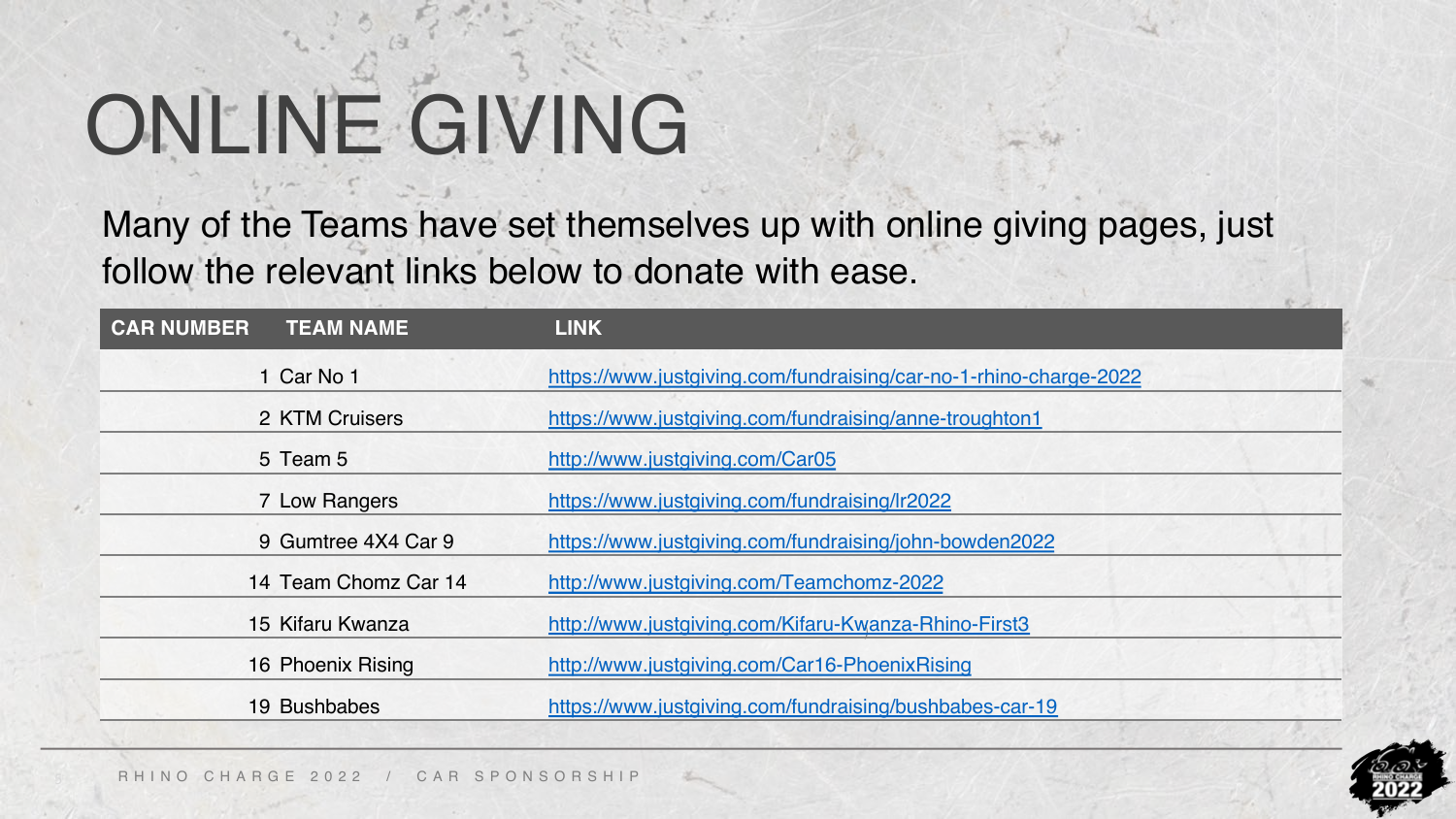### ONLINE GIVING continued…

| <b>CAR NUMBER</b> | <b>TEAM NAME</b>    | <b>LINK</b>                                                   |
|-------------------|---------------------|---------------------------------------------------------------|
|                   | 20 The Big Five     | https://www.justgiving.com/fundraising/nicola-muthama         |
|                   | 21 King 21          | https://www.justgiving.com/fundraising/rhinochargecar21       |
|                   | 22 Smiling Shenzis  | https://www.justgiving.com/fundraising/rhinocharge-car22-2022 |
|                   | 24 Fat Rhinos       | https://www.justgiving.com/fundraising/kalpesh-patel24        |
|                   | 26 Highwaymen       | http://www.justgiving.com/TEAM26-2022                         |
|                   | 27 Jeepers Creepers | https://www.justgiving.com/fundraising/car-twenty-seven       |
|                   | 28 Team 28 Team Taz | http://www.justgiving.com/Teamtaz2022                         |
|                   | 33 Team Huzi        | http://www.justgiving.com/Team-Huzi-in-Car-33                 |
|                   | 35 Hog Charge Team  | https://www.justgiving.com/fundraising/hogcharge-2022         |
|                   | 38 Bundufundi       | http://www.justgiving.com/CAR38-2022                          |
|                   | 42 Team 42          | https://www.justgiving.com/fundraising/team42-22              |
|                   | 44 AK 44            | https://www.justgiving.com/fundraising/ak44rc                 |

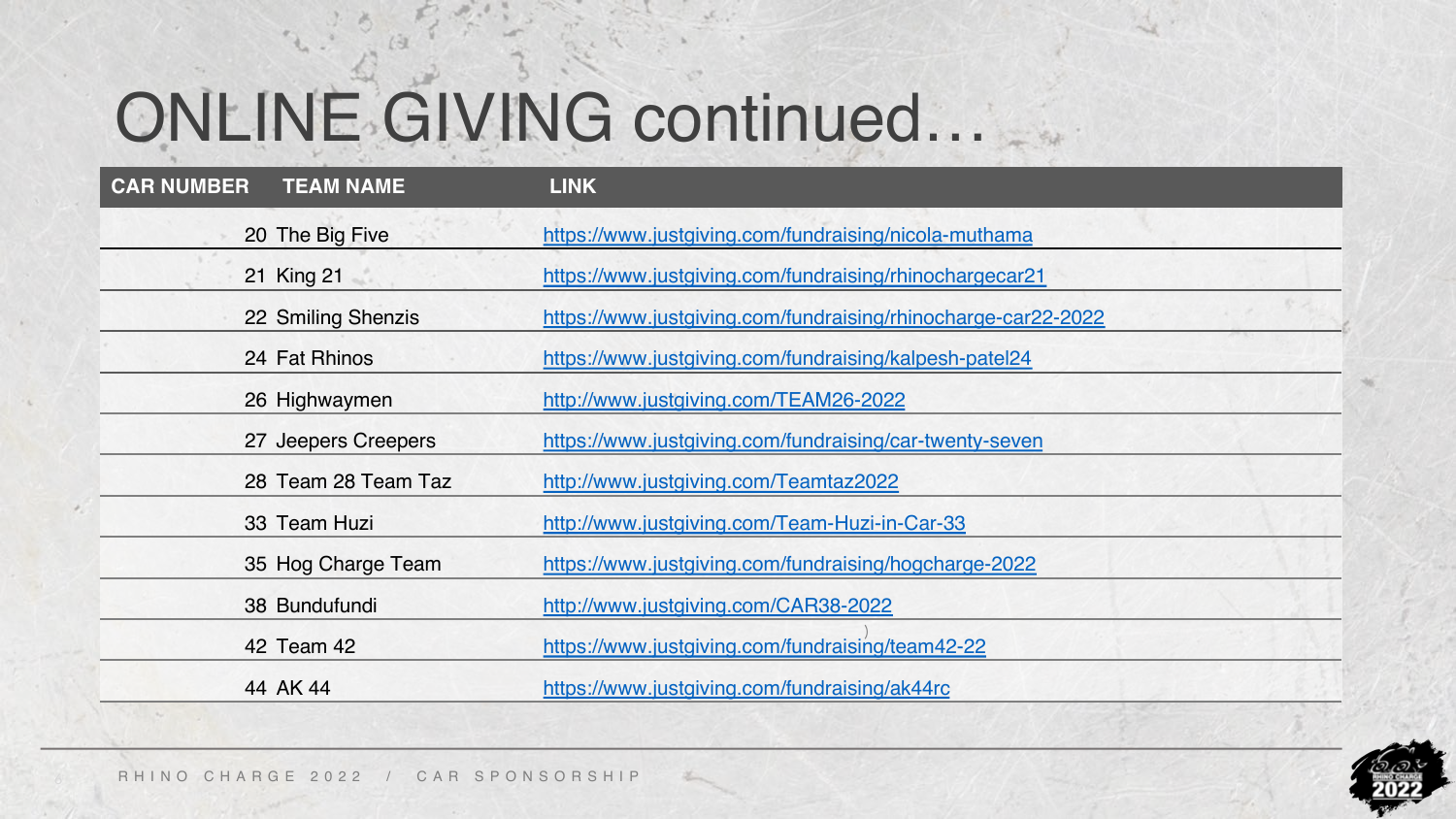### ONLINE GIVING continued…

| <b>CAR NUMBER</b><br><b>TEAM NAME</b> | <b>LINK</b>                                                          |
|---------------------------------------|----------------------------------------------------------------------|
| 51 Deranged Rovers                    | http://www.justgiving.com/derangedrovers2022                         |
| 52 Rhin'O'Serious                     | https://www.justgiving.com/fundraising/team-rhino-serious-car-524    |
| 54 Danish Kifarus                     | https://www.justgiving.com/fundraising/danish-kifarus                |
| 55 Team Car Zone                      | http://www.justgiving.com/Team-Car-Zone-Car-55-Rhino-Charge-2022     |
| 56 Team Big Foot                      | http://www.justgiving.com/Big-Foot-The-Horny-Rhino1                  |
| 57 Team 57                            | https://www.justgiving.com/fundraising/Team57                        |
| 60 Mboozies                           | http://www.justgiving.com/mbuzibandits                               |
| 61 Team Six-T-1                       | https://www.justgiving.com/fundraising/rhinochargeteam61-ashmi-shah2 |
| 64 Team 64                            | https://www.justgiving.com/fundraising/team-64-2022                  |

)